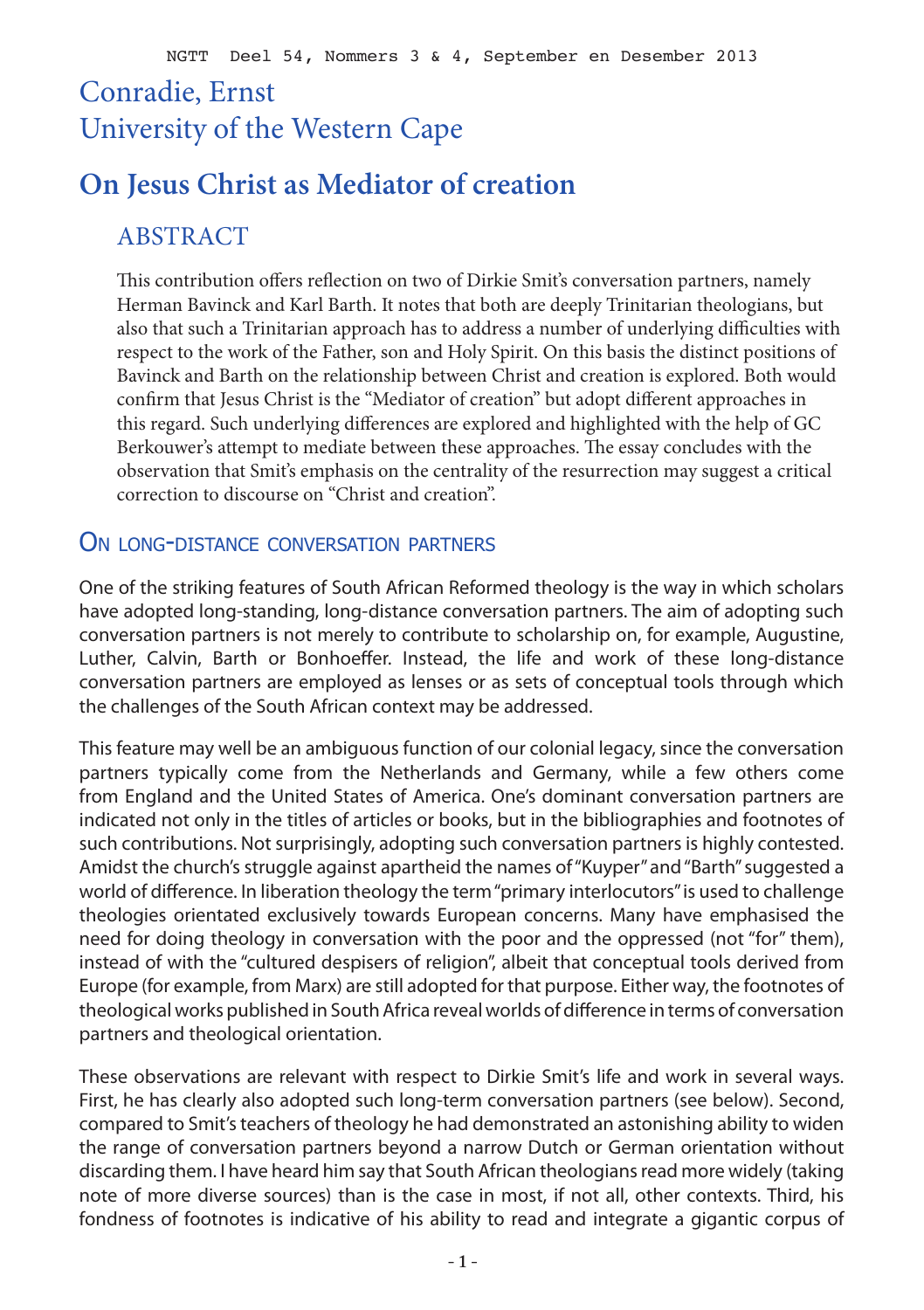#### NGTT: Oopbron – http://ngtt.journals.ac.za

literature. This is typically the nature of his contributions, namely to offer an overview of entire theological discourses while restraining himself in offering constructive contributions. In this way Smit offers heuristic service to those around him by helping to place the positions of others (including generous references to his own students and colleagues) within a map of the terrain. Finally, his work is always highly contextual. Smit responds to invitations by seeking to take the questions that are raised seriously, in order to listen to the articulated needs and to help uncover the underlying assumptions. His oeuvre is, therefore, distinctly South African even when engaged in surveys of North Atlantic literature.

In this contribution I will explore Smit's choice of dominant conversation partners. It is no secret that he time and again returns to John Calvin and especially to Karl Barth for guidance. It is also not difficult to gauge what attracts him to Barth. First, Barth was able to respond to the theological crises associated with World War I and II. Smit sensed that this was the kind of theology that was needed in order to respond to challenges posed by apartheid and apartheid theology, and later by globalization. Second, Barth's confessional approach to theological reflection helped to guide him in his life-time work as co-author and main interpreter of the Belhar Confession. As my colleague Christo Lombard once astutely observed in a course on South African theologies offered at UWC, Dirkie Smit's work may be captured in two words: "embodied confession" – as a form of situated discourse. Third, Barth's deeply Trinitarian approach to theological reflection satisfied his desire to remain true to Nicene Christianity in his own work. Fourth, Barth's ability to keep theological reflection in balance with ethical responsibility, ecclesial praxis and a cheerful sense of piety remains crucial. Here was a theologian who maintained the primacy of the church as one of the "publics" for theological reflection, while also being deeply engaged in various spheres of society and the academy. Finally, Smit recognised through Willie Jonker, his teacher, supervisor, and father-in-law, how liberating Barth's theology could be for South African Reformed theology that was trapped in a sterile form of Reformed orthodoxy, if not fundamentalism. Dirkie Smit's postgraduate theses (his earliest writings) focused on three very different conversation partners, namely Jürgen Habermas (on dialogue), Herman Bavinck (on truth and verification) and Karl Rahner (on theology as anthropology). In my own recent work on the relationship between creation and salvation as acts of God, I have returned to my theological roots after shunning that earlier by exploring contemporary contributions to ecotheology. More specifically, I returned to the work of Abraham Kuyper and Herman Bavinck, remembering a comment from Willie Jonker that his own theological work remained very much in line with those two figures who helped to reform Dutch Reformed theology. I found especially in Bavinck's position on nature and grace and in his notion of "re-creatio" (*herschepping*), insights that are highly attractive if one is searching for a theology that could do justice to both God's acts of creation and of salvation – which is rather elusive, to say the least. I rediscovered Bavinck's oeuvre with a certain freshness, amazed at the emphasis (compared to Barth) that he placed on affirming science, art, philosophy, society and nature. This was not quite the Bavinck I read earlier – which was through the lens of Berkouwer and Noordmans – or in the form of the textbooks by Willie Jonker, Jaap Durand and Flip Theron, my mentors in systematic theology.

This brought me to a thought experiment. What if Dirkie Smit, given his early work on and lasting respect for Herman Bavinck (1856-1921), opted for the latter instead of for Karl Barth (1886-1968) as a dominant conversation partner? What difference would that have made? There is no need here to explore such a speculative question. However, it is important to assess what may be at stake in selecting one's conversation partners. In the rest of this contribution I will, therefore, explore one of the core differences between Bavinck and Barth, namely about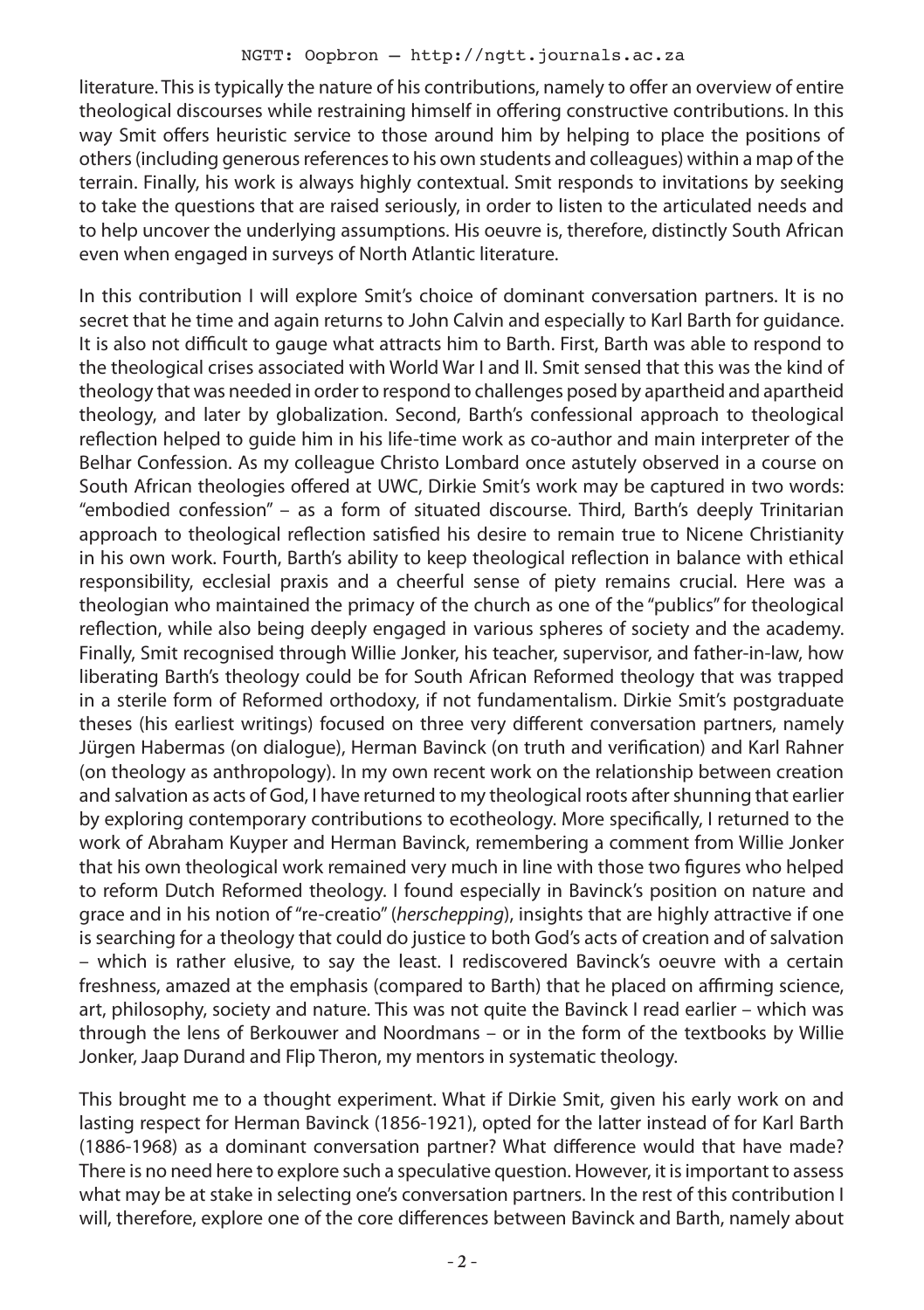the relationship between Christ and creation. In order to do that I need to preface that with a few comments on the need for a Trinitarian approach to theology – which Bavinck and Barth certainly shared.

### ON THE DIFFICULTIES IN ADOPTING A TRINITARIAN APPROACH

In a famous essay on The Necessity of a Trinitarian Theology, Arnold van Ruler observes that "[s]imply recognizing the necessity of a Trinitarian theology does not mean that one succeeds in the project" (1989:1). He adds that he has not found such a theology in the entire Christian theological tradition, suggests that Calvin approached that ideal most closely, and admits that he is not able to offer anything approximating that. This comment may sound odd given the renaissance of Trinitarian theology in the past century and the astonishing flourishing of books on the doctrine of the Trinity over the last three decades.

However, a "fully Trinitarian" theology remains more elusive than a mere affirmation of its significance may suggest. Why is that the case? The key does not necessarily lie in revisiting classic Trinitarian debates and distinctions or in delving into a form of inner-Trinitarian mysticism based on the "social analogy". The key lies in seeing how the Trinity governs the very core of the Christian confession and forms its doxological conclusion – rather than a point of departure for an entire theological system. Yet such a doxological conclusion is undermined by a number of factors. For the sake of brevity, let me mention three core issues.

First, while the *filioque* controversy may be regarded as a highly technical theological dispute, the underlying issue of the relationship between the Christ and the Holy Spirit is of immense pastoral significance. One may argue that it continues to divide Christians in South Africa – those in mainline churches who suggest that the Spirit works through Christ (the church, the Word and the sacraments) and those who suggest that the Spirit "blows in different directions" (see the essays in volume 79 of *Scriptura* under the title Wither Does the Wind Blow?). One example (outlined in an unpublished paper by Dirkie Smit at the annual meeting of the Theological Society of South Africa in 2002) is the differences in ecumenical theology between those who adopt a Christological orientation (for example, Geoffrey Wainwright) and those who call for a pneumatological reorientation in the name of a fully Trinitarian approach (for example, Konrad Raiser).

Second, it is far more difficult to do justice to both creation and salvation than it may appear at first sight. Typically the one is subsumed under the other or under a third category. The most acute formulation of the issue at stake is perhaps by Mercy Amba Oduyoye (2000:75): Is the God of our redemption the same God of our creation? The same underlying problem emerges in many issues in ecclesial praxis, for example, on church and society, Christianity and culture, homosexuality, faith and science, and the relationship between Christianity and other religions. Again this matter divides Christianity deeply as the challenges posed by Marcion, the Gnostics, the Manicheans and various forms of dualism indicate. How is the material related to the spiritual and how can one do justice to that which is material, bodily and earthly? How does the work of Jesus Christ relate to that of the Father? The criticisms of "Christomonism" and a "binitarian" theology often raised against Barth reveal something of the underlying tensions. Regin Prenter (1946:161-182) accused Barth of "creation docetism" while Gustaf Wingren (in Vander Goot 1981:145) went so far as to suggest that Barth influenced many to regard the first article of the Christian creed as a Nazi principle. Although these criticisms may well be refuted by Barth scholar- ship, they do suggest that a Trinitarian theology needs to go beyond a mere affirmation of relatedness to explore the nature of the relationship in all its complexity.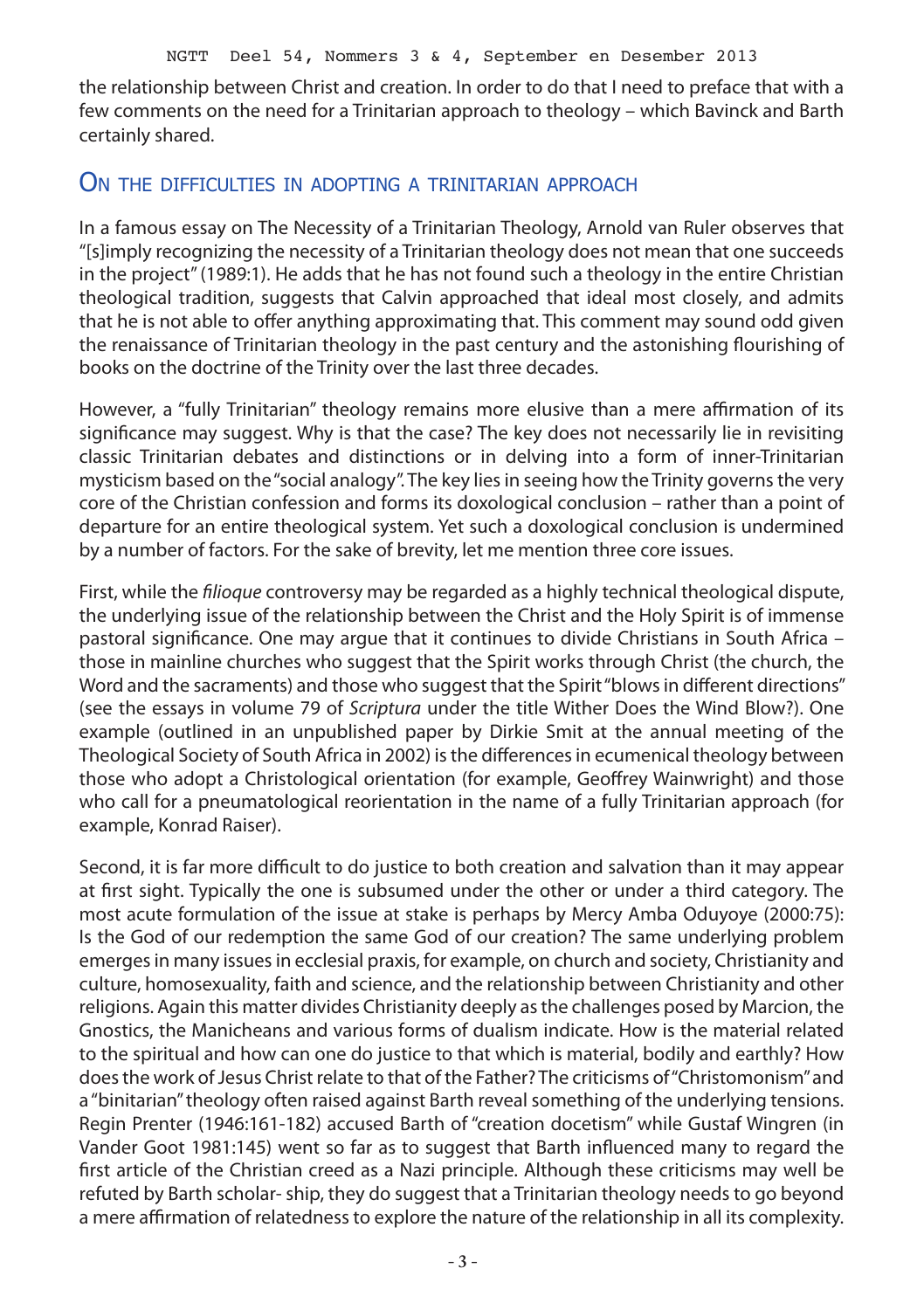Bavinck's rhetoric here is striking:

The God of creation and of the Old Testament is not lower than the God of re- creation, than the Father of Christ, than the God of the new covenant. Christ, the mediator of the new covenant is also he by whom God created all things. And the Holy Spirit who is the author of regeneration and sanctification is the same as he who in the beginning hovered over the waters and adorned the heavens. Creation and re-creation, therefore cannot be contrasted in terms of being lower and higher. They are both good and pure – splendid works of the one Triune God (2008:436).

Third, the relationship between God the Father and the Holy Spirit poses another set of issues. Perhaps this becomes most evident in Christian responses to religious diversity. This forms a test case for an affirmation of the doctrine of the Trinity in ecclesial praxis, also and especially in the African context. For one group of Christians the only way to engage with people of other faiths is to acknowledge that "God has many names" and that knowing God as the Father of Jesus Christ is only one such name. Thus faith in the triune God is reduced to faith in God the Father on the basis of some form of subordianism, the link between the immanent Trinity and the economic Trinity is discarded and God's revelation is clouded. The God who is revealed in Jesus Christ is different from the actual One behind the mask. Ironically, the Spirit (or a vague sense of spirituality) provides the generic category to place different notions of the transcendent, of Ultimate Reality alongside each other, thus compromising their ultimacy. While no Trinitarian theologian would put the matter in such crude terms, the challenges for ecclesial praxis remain undeniable in a world characterised by a "clash of civilisations" and religion-infused conflict. How could faith in the triune God plausibly guide Christians in such a context? How can the Trinitarian mystery be protected doxologically? Indeed where can such a Trinitarian theology be found?

### ON BAVINCK AND BARTH, NATURE AND GRACE

Given these comments on Trinitarian theology, comparing Bavinck with Barth is quite illuminating. Through his studies of Reformed theology, Barth knew Bavinck's *Reformed Dogmatics* and occasionally referred to it affirmatively. One example is a reference to Bavinck's discussion of the incomprehensibility of God (Barth CD 2.1, 1957:186). For the early Barth, God can only be known as the unknown God. In Jesus Christ as well, God becomes accessible to us only through the impossibility that the eternal Logos can become flesh, through the veiling of the cross. Indeed, Barth and Bavinck have much in common, including the Reformed tradition in which they stand, their soteriological focus, their strong Christological orientation and a consistently Trinitarian approach to theological reflection.

The clearest difference between them may well be in terms of political economy rather than theology. Bavinck was a member of the Anti-Revolutionary party, Barth a staunch socialist. Both parties took up the cause of the *kleine luyden,* but differed on the "revolution" that was required. Barth responded to the crisis posed by the liberal legitimation of German nationalism and instigated something of a theological revolution. Bavinck was a lifelong critic of liberalism too, but compared to Barth his social ethics seems to be more establishment-orientated.

Theological differences emerge when Barth and Bavinck's respective views on nature and grace are considered. Barth's critique of natural theology is well documented. Bavinck's affirmation of the necessity of general revelation would raise Barth's deepest suspicions.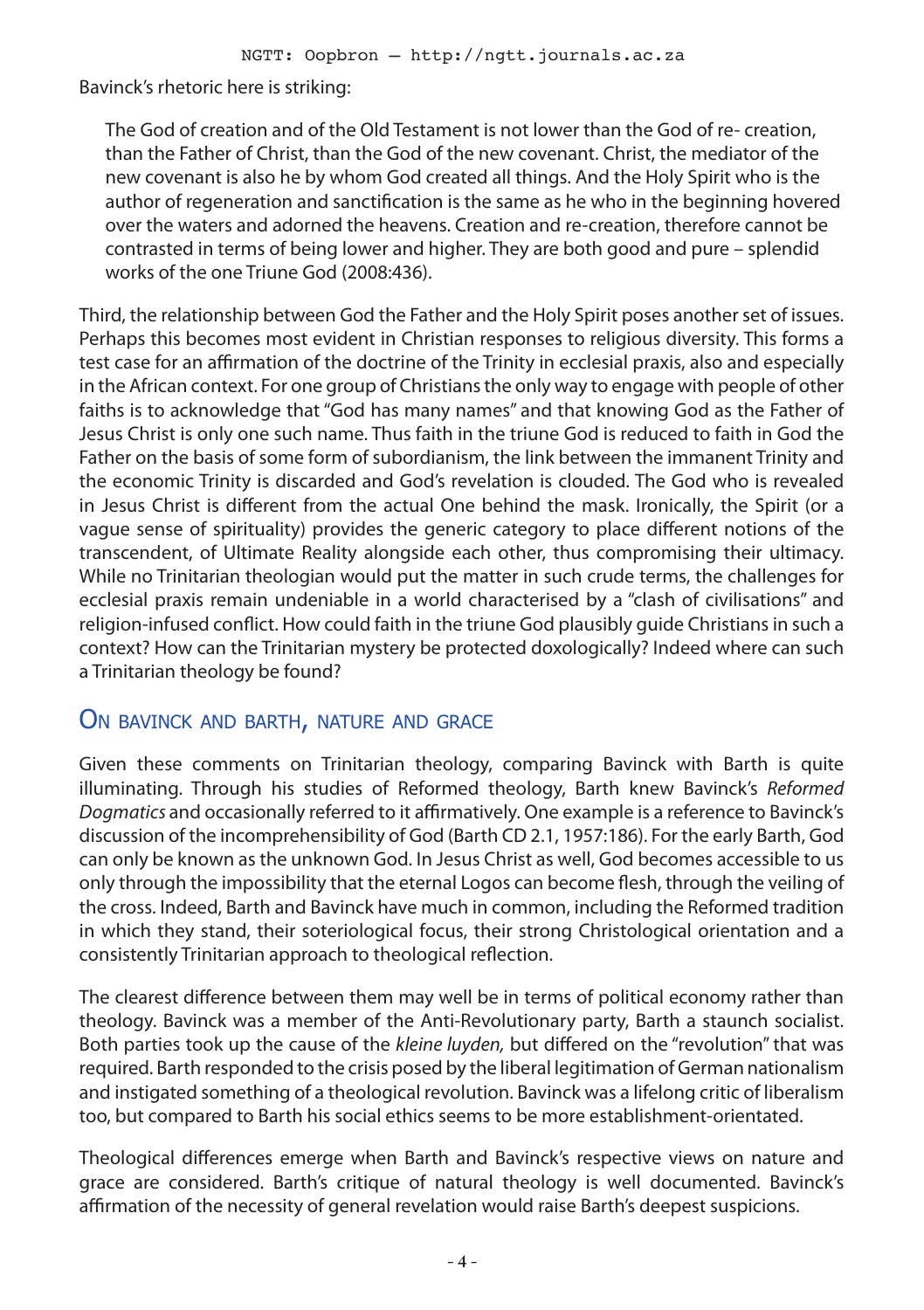The relationship between nature and grace is a central theme in Bavinck's whole oeuvre. In a translated extract from his doctoral thesis entitled Nature and grace in Herman Bavinck, Jan Veenhof (2006:16) says: "It is the central theme that recurs in numberless variations, the refrain that is unceasingly repeated, the leitmotif that we hear everywhere." In the introduction to the English translation of *Reformed Dogmatics,* Volume 1, John Bolt (2003:18) suggests that the Trinitarian expression that "graces restores natures" shapes Bavinck's entire theology. The cosmic scope of Bavinck's understanding of the Christian faith is indeed unmistakable in his own summary: "that the creation of God the Father, ruined by sin, is restored in the death of the Son of God and recreated by the grace of the Holy Spirit into a kingdom of God" (2003:112). Bavinck's soteriology may be captured under the rubric of "re-creation" (*herschepping*) and entails a consistent affirmation of God's creation as *creatura* – and thus of the spheres of culture, art, science and reason. Salvation in Jesus Christ is not an aim in itself, but to restore nature, to allow God's creation to flourish again. God's grace is indeed threefold: the original blessing of God's creation as indeed "very good", common grace and special grace (cf. Veenhof 1968:409). Only special grace functions soteriologically. For Bavinck, the deepest intention of Reformed theology is, therefore, a rehabilitation of the first article of the creed by affirming the value, indeed the eschatological significance, of that which is natural.

All of this is rather different in tone from Barth's critique of natural theology. Barth would scarcely have called for a theological appreciation of that which is "natural". For Barth, the emphasis is thus not on the created order (*creatura*) as the work of God (which, of course, he also affirmed), but on the God who created. In his famous discussion of the "lesser lights" he acknowledges that the world contains its own mysteries (alongside its mere existence, rhythms, contrariety, regularity and freedom – which Barth also examines), but this remains the world's mystery, not God's mystery or even that of the revelation of God (1961:149). That God the Father is the one who created can only be discovered through the teaching of Jesus Christ on his Father. Colin Gunton (1992:94) suggests that there is a "critical consensus" on the weakness of Barth's position on this particular point, namely his ability to do justice to the created order itself.

Barth's own mature position was that God's work of creation is the construction of the necessary space for the history of the covenant of grace. Thus creation forms the "external ground" for the establishment of the covenant. Because of God's election, the world is created and also sustained (cf. CD 3.1, 1958:44). Creation as *creatura* is thus understood in terms of covenant and creation as act of God in terms of election.

# ON CHRIST AND CREATION

Underlying these differences one may detect deeper differences with regard to the way in which the relationship between Christ and creation is understood. Both Bavinck and Barth would acknowledge that God's act (decree) of creation forms a necessary presupposition for the possibility of incarnation. Moreover, both would emphasise the role of Christ in mediating the act of creation: "through him all things were made". Creation is not merely the work of the Father but also of the Son and the Spirit. However, for Bavinck this mediating role belongs to the Son eternally begotten from the Father (the *logos asarkos*). By contrast, Barth insists that this could only be known if one allocates this mediating role to Jesus Christ incarnate (*the logos ensarkos*) – leading to a "strongly immanentist theology" (Gunton 1992:95). This allows Barth to suggest that anthropology and creation theology may be built upon God's election in Christ. Jesus is not only the Mediator of reconciliation but the most authentic, the original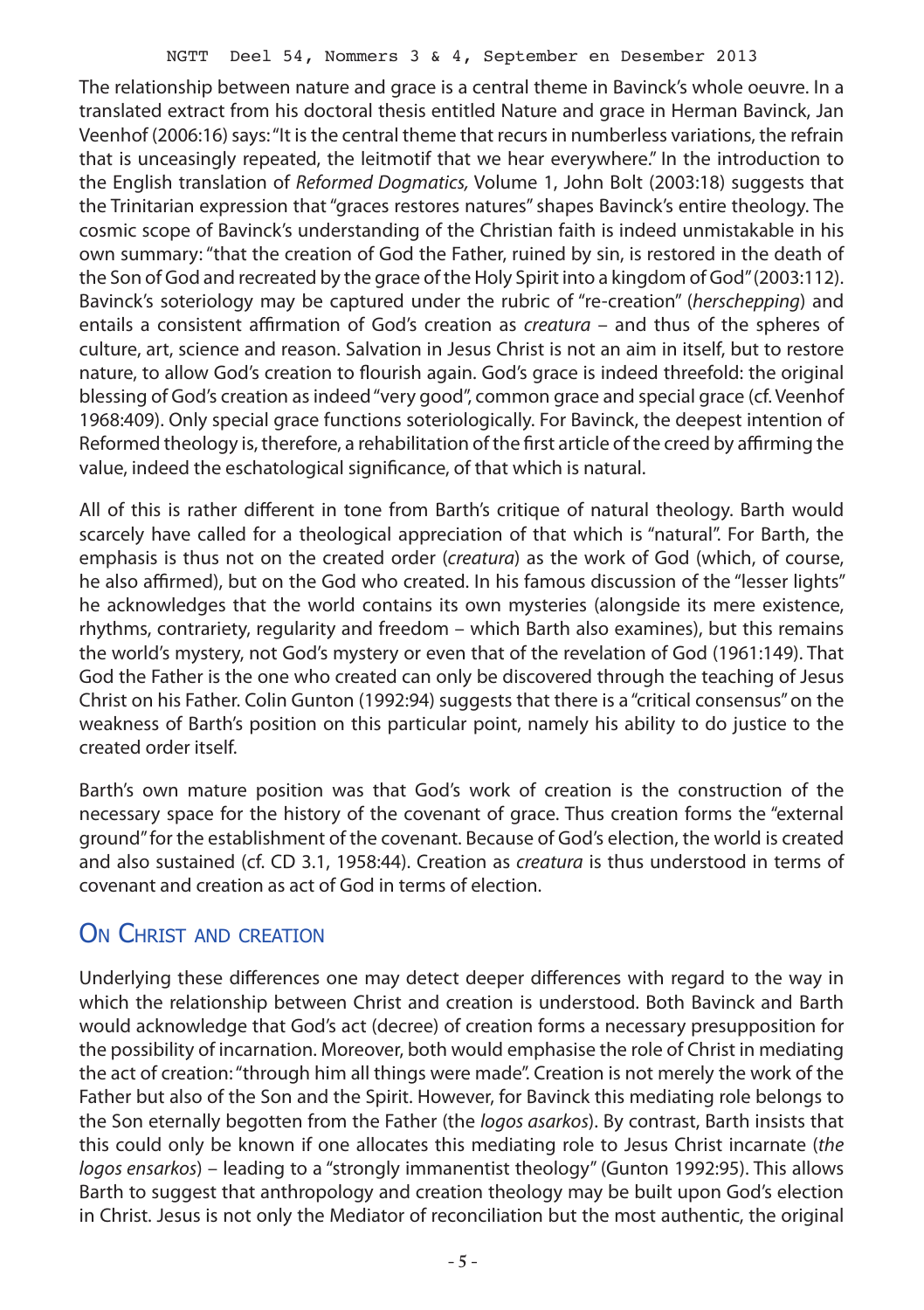#### NGTT: Oopbron – http://ngtt.journals.ac.za

human being (Runia 1955:104). From here further theological differences emerge: Did God create the world for the sake of the incarnation or did God become incarnate for the sake of creation? Or is the purpose of the incarnation to redirect creation to its original destiny which was from the beginning in and through Christ (Gunton 1992:94)? Bavinck (2004:424) comments on this long before the time of Barth:

This notion then automatically leads to a doctrine of incarnation apart from sin. The world as such is profane; creation is not really a divine work. For God to be able to create and for the world and mankind to be pleasing to him, he must view them in Christ. God could only have willed the world in Christ and for Christ. It is only in Christ as the head and central individual of the human race that we can be pleasing to God. In this view the incarnation is necessary for the revelation and communication of God, and the Godman is the supreme goal of creation. Ultimately, this train of thought culminates in the theory that the creation was necessary for God himself … This Gnosticism can only be fundamentally overcome when all dualism between God and the world is cut off at the root. Creation as a work of God is not inferior to re-creation; nature is not of a lower order than grace.

Another way of framing the issue at stake relates to the relationship between revelation and incarnation. Both Bavinck and Barth insist that God's revelation is primarily, if not exclusively, found on the basis of the incarnation. Such a virtual identification of incarnation and revelation is understandable given the uniqueness of God's revelation in Jesus Christ. However, as Berkouwer (1955:93) observes, the exclusivity of God's revelation cannot simply be derived from the exclusivity of salvation in Christ.

Bavinck could even teach the identity of revelation and incarnation since Christ is the very centre of God's revelation (cf. Veenhof 1968:321-327). He says: "Revelation and incarnation stand and fall with each other. The incarnation is the completed, sustainable, eternalised revelation" (quoted in Veenhof 1968:408) [my translation – EMC]. However, for Bavinck this identity encompasses both special revelation and general revelation. The incarnation epitomises and concludes the history of God's special revelation. Special revelation is nothing but preparation for the incarnation. Special revelation assumes general revelation though (for a more detailed discussion, see Conradie 2011:55-62). The incarnation also epitomises God's general revelation in the work of creation. Already in the creation of human beings God becomes incarnate in the created image of God (cf. Bavinck RD 1, 2003:344). Nature itself is God's incarnated word! As Veenhof (1968:412) observes, this begs the question whether Bavinck was able to do justice to the radical newness of God's gracious salvation in Jesus Christ – so that special revelation tends to be degraded towards a special instantiation of general revelation.

For Barth, the very distinction between general and special revelation was problematic. It cannot but prepare the way for natural theology. In Barth's famous polemics against Brunner on the status of natural theology, he denied the need for any "point of contact" between Christ and our context, between the proclamation of the gospel and our hearing the gospel. There is no need for such a point of contact because the bridge is not provided by the human capacity to understand the gospel but by God's revelation in Jesus Christ. Since Jesus Christ embodied God's presence amongst us, there is no need to find any other point of contact (Barth 2002:121). The infinite gulf between God and the world, therefore, cannot be bridged by humans and need not be, as it has been crossed already – in Jesus Christ. The word (of forgiveness) creates its own point of contact and does not rely on any such point of contact in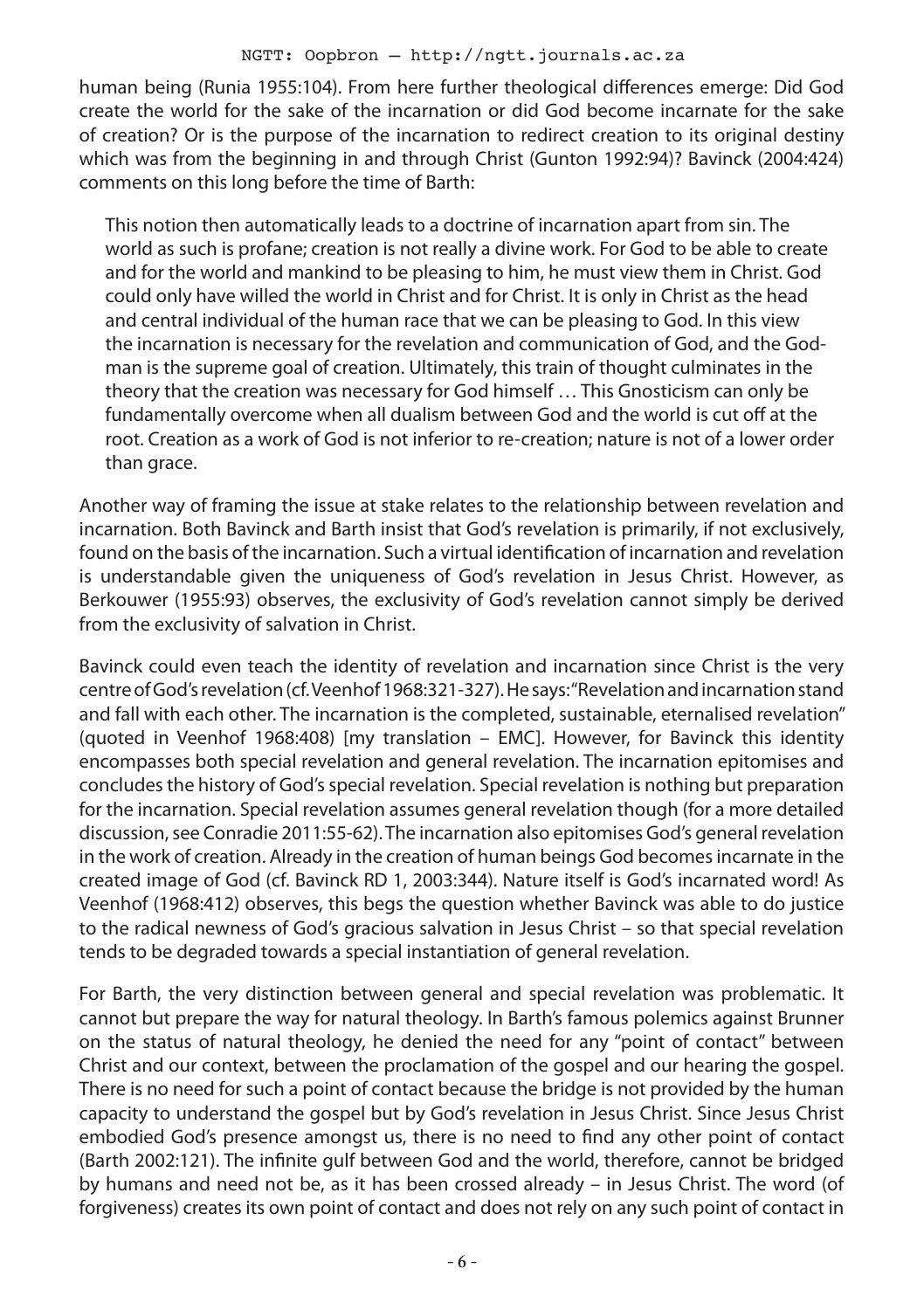human beings. There is no need to find vague traces of God's presence elsewhere in "general revelation"; if indeed they can be found. Theological reflection on Christ and on the world (creation) has to be kept together; the logic of first offering an exposition of the problem (fallen creation) to which Christ provides the "answer" (redemption) has to be resisted.

Instead, Barth insists that our knowledge of God is not derived from any previous knowledge of other lords or lordships; it is a consequence of God's revelation in Christ alone. He also insists that there is no analogy on the basis of which the nature and being of God as Creator is accessible to us:

If we do know about God as the Creator, it is neither wholly nor partially because we have prior knowledge of something which resembles creation. It is only because it has been given to us by God's revelation to know Him, and what we previously thought we knew about originators and causes is contested and converted and transformed (Barth CD II.1, 1957:77).

We cannot move from knowledge of creation to knowledge of the Creator. It is not as if the first article of the Christian creed provides common ground with other religious traditions, only to be divided by the second article. The first article is also a matter of faith in Christ (cf. also Runia 1955:108).

One may argue that Barth's critique against natural theology was, in fact, aimed at an anthropocentric interpretation of the first article of the Christian creed that was so typical of liberal theology in the wake of Kant's critiques: where human self-understanding forms the key to the knowledge of God. Ironically, Barth has often been criticised from the perspective of ecotheology for a similar anthropocentrism, but then of the second article of the creed, namely a reduction of the scope of salvation to the encounter between human beings and God in Jesus Christ (cf. Santmire 1985; Thiemann 1981:124).

Yet another way of framing the underlying differences relates to the order of addressing the relationship between creation and salvation. Bavinck maintained the historical order where God's work of creation is followed by the fall and then by God's work of re-creation, thus privileging an infralapsarian position with regard to the divine counsel. By contrast, Barth not only affirmed a noetic priority for Christ over creation. He also affirmed an ontic priority: creation was necessary for the sake of Jesus Christ, that is, for the sake of God's covenant in Christ. Creation may be the first of God's opera ad extra, but does not have the same primacy in God's eternal counsel. Creation is a prefiguration of reconciliation; it has no independent purpose but to make reconciliation possible (cf. Runia 1955:107-117; Veenhof 1968:411).

While Bavinck maintained the historical order, Barth rejected a chronological "phase theory" of creation-fall-redemption as historical stages in order to stress the unity of God's work. For Bavinck, Christology is the central theme of dogmatics, but not the starting point (cf. RD II, 2006:274); for Barth it is both the central point and the starting point. Runia (1955:120) describes this as the main difference between Bavinck and Barth. Barth dubs the historical order as "double bookkeeping", thinking in phases, first in terms of creation and then in terms of redemption. He inverts this historical sequence by arguing from Christ to Adam, from God's election in Jesus Christ to the election of humanity. His sequence is, therefore, one moving from election to reconciliation. In the name of the unity of God's work Barth thus avoided any independent interest in creation or in the orders of creation (cf. also Berkouwer 1956:52-88, 215-261). However, such a soteriological interpretation of creation renders creation dependent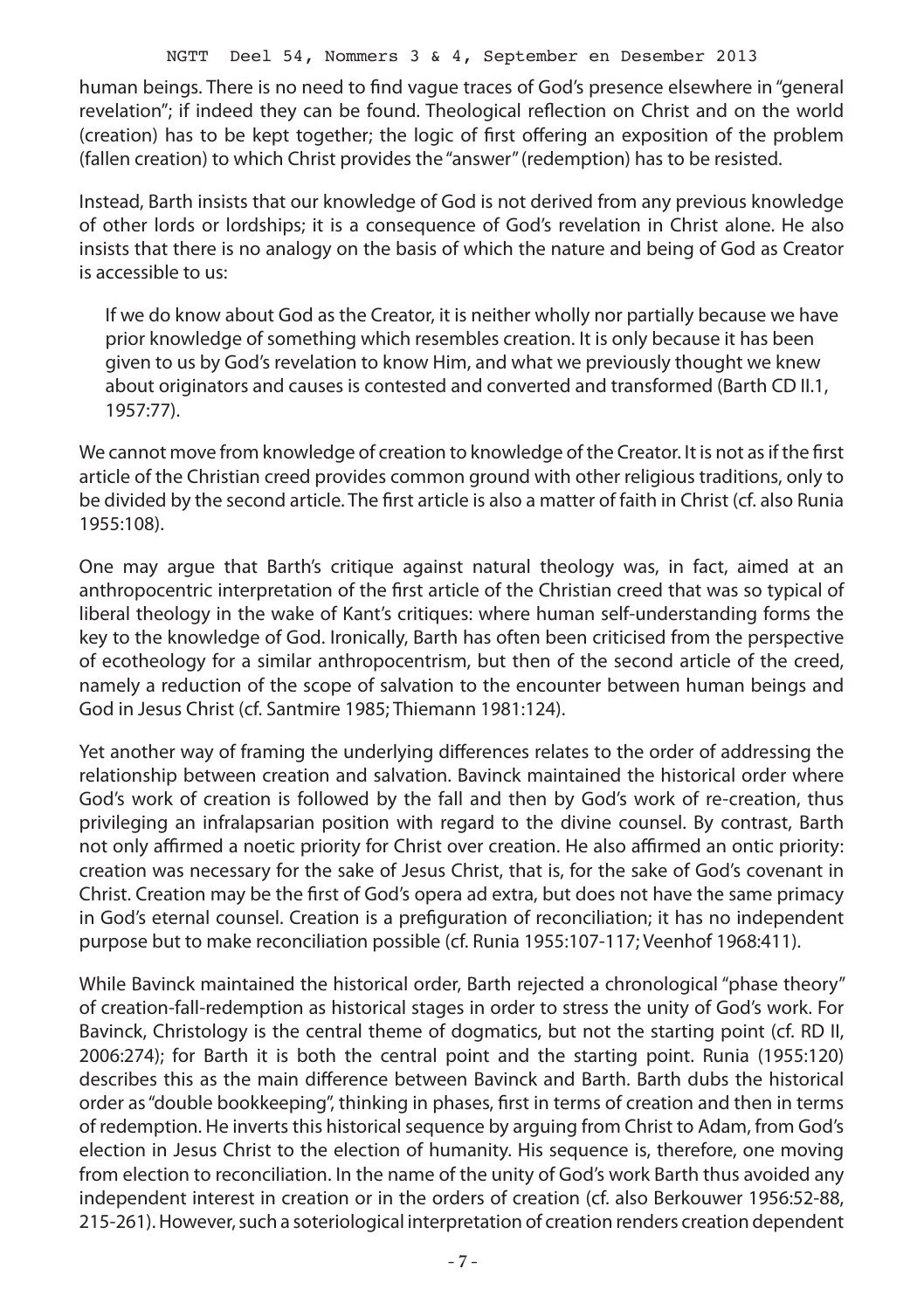upon salvation. It begs the question what creation is to be saved from. Can the inherent goodness of that which is natural, material, bodily and earthly then still be affirmed? Or is creation itself an act of salvation from the shadow side of creation, if not from *Das Nichtige?*

This suggests that one can distinguish between the twin dangers of monism and dualism (Berkouwer 1956:254). Kuyper has been rightly criticised for compartmentalising creation and salvation, allowing for an independent interest in creation to the point that the orders of creation also structured the nature of salvation (and of grace). By contrast, Barth has been criticised by Van Ruler (1947:120) for a monism of grace, for fusing creation and salvation so that the act of creation itself becomes salvific and grace becomes God's only work (see also Runia 1955:115). Such a tidy unity of creation and salvation comes at the cost of much speculation (cf. Runia 1955:117; Veenhof 1968:412).

## On Berkouwer's way of mediating between Bavinck and Barth

Berkouwer's considerable oeuvre may be understood as a constant engagement with Barth's ongoing work, on the one hand, and Roman Catholic theology on the other hand. He wrote several books on Barth's theology in which he seems to become less and less critical of Barth's position. His own theology was deeply rooted in Bavinck's renewal of Reformed theology. It may, therefore, be interesting to trace this engagement to see how he mediated between these two figures (see also Conradie 2011:96-98).

Berkouwer's early review of Barth's theology in *Geloof en Openbaring in de Nieuwere Duitsche Theologie* (Faith and Revelation in the Newer German theology) (1932) is already quite interesting. Here he argues that Barth's radical emphasis on the subjectivity of God and his rejection of any form of continuity between God and humanity leads to the affirmation that God can only be known by Godself. Berkouwer wonders whether Barth can account for the impact of salvation on God's own creation. Does any focus on that which is creaturely necessarily jeopardise the sovereignty of God (1932:212)? There is a need, Berkouwer says, for a correlation between revelation and faith in which faith is not seen as something that leaves the created reality untouched. Berkouwer criticises Barth's actualistic understanding of faith on the basis of his conviction that faith is to be understood within the tension between creation and re-creation. For Berkouwer creation may be distinguished from God, has an integrity of its own, yet remains dependent upon God. God's revelation touches creation in the form of faith. The underlying problem, Berkouwer argues, is Barth's emphasis on act instead of being. He asks whether one can still speak of the real existence of creation (*creatura*) or whether this would necessarily jeopardise an actualistic understanding of God's work (Berkouwer 1932:212; cf. also Brinkman 1983:35-42). Brinkman captures Berkouwer's early critique of Barth in the following way:

According to Berkouwer, for Barth there could be no possibility that God's grace would transform the relationships that were created. Grace does not actually restore life but stands outside of it. Faith remains alien to life (Brinkman 1983:66) [my translation – EMC].

Here Berkouwer is clearly in continuity with Kuyper and Bavinck, his neo-Calvinist teachers.

Berkouwer also criticised Barth's ethics on this basis. Can Barth's radical emphasis on God's work maintain God's sovereignty in every sphere of life? How does it really touch society? Barth's theology does lead to protest against Nazism, but such protest is focused on matters of confession within the church (against the German Christians) and is necessarily vague in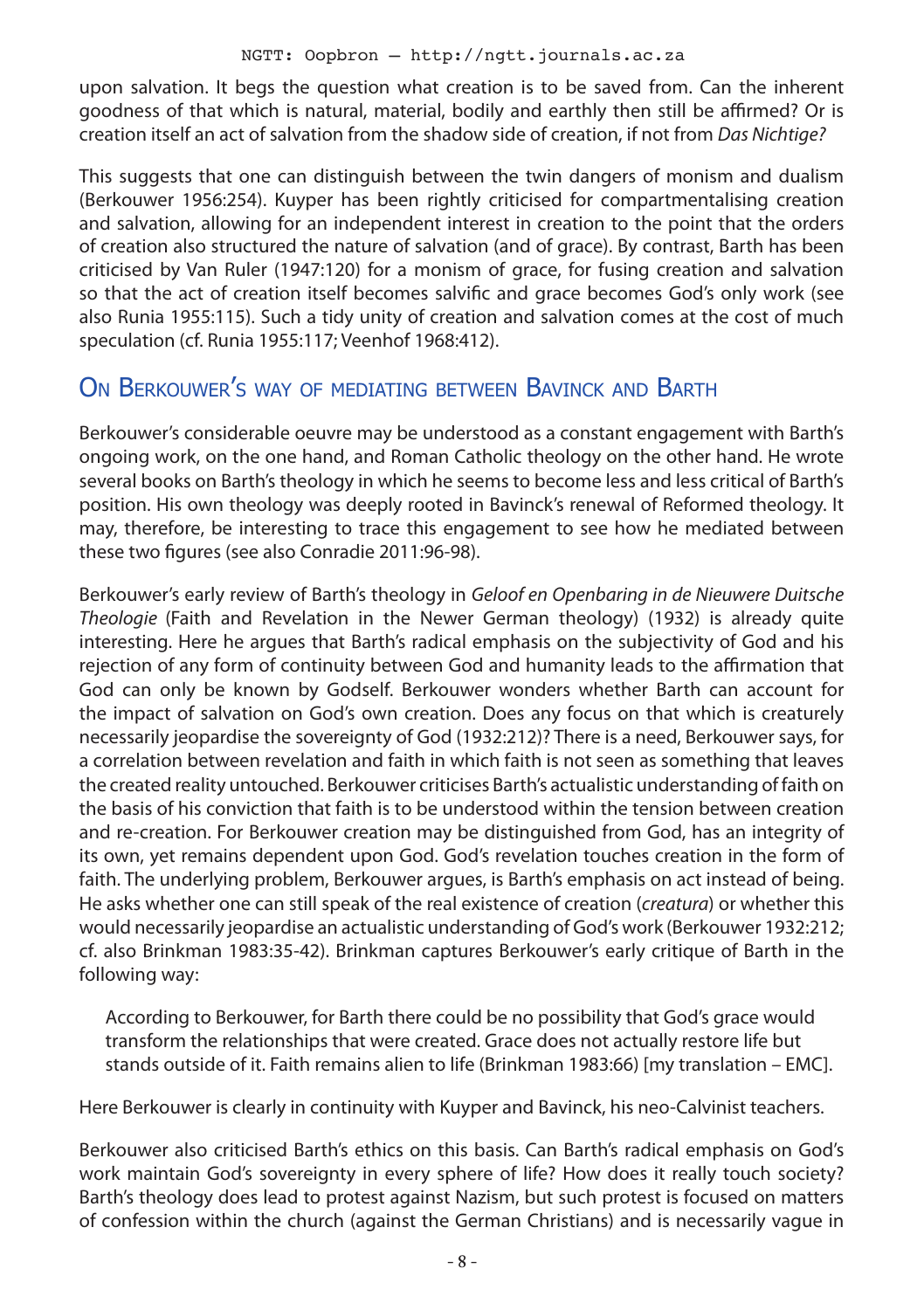NGTT Deel 54, Nommers 3 & 4, September en Desember 2013

making recommendations in society (Brinkman 1983:53-54).

In his book *Karl Barth en de Kinderdoop* (Karl Barth and Infant Baptism) (1947), Berkouwer argues that a historical sequence may help to prevent theological speculation. Where the unity of creation and re-creation is emphasised, there may be the temptation to devaluate the role of history. Berkouwer comments: "To qualify the 'very good' Christologically would lead to the relationship between original good creation and fall becoming vague and shallow" (Berkouwer 1947:121) [my translation – EMC]. What is especially crucial is to maintain the fall as an event which entered the world in history in the form of rebellion against God. Where this is not acknowledged (albeit perhaps not in terms of a singular historical event), it may have repercussions for an affirmation of the goodness and value of the created order and for an understanding of re-creation. Berkouwer argues that Barth's position on infant baptism has everything to do with his understanding of the relation between creation and salvation. He concludes, in my translation, that

[i]t has been typical of reformed theology that it … maintained the real and irreversible historical sequence with no less emphasis. This alone allowed it to make the break in created reality evident and to recognise the guilt and responsibility following that break (Berkouwer 1947:128, see also Brinkman 1983:83).

In *The Triumph of Grace in the Theology of Karl Barth,* Berkouwer returns to this point. Drawing on Regin Prenter, he suggests that the manner in which redemption and creation cross each other, imperils the significance and decisiveness of history:

[Barth's] conception leaves the impression that everything has already been done, all the decisions have been taken, so that one can hardly say that the historical fall and the historical reconciliation are at issue, but only the revelation of redemption in history, the revelation of the definitive Yes of God's grace. There is no question of a "step-wise", one after the other, of creation and redemption. The whole of creation fundamentally rests in redemption (Berkouwer 1956:250) [italics in original].

#### And:

The eschatological triumph [over the forces of chaos] will be no more than the revelation of this fact. Only one mandate remains for man to fulfil: to see through the appearance of things and not to fear (Berkouwer 1956:260).

Berkouwer observes that Barth's supralapsarianism here draws him into emphasising the unity of God's work more than its distinctness. However, Berkouwer suggests that the unity of God's work and the rejection of a historicising of the works of God (as if God could be surprised by historical developments, as if God's actions depend upon human actions) are not necessarily contrary to such a step-wise sequence. These comments suggest that there is a need to avoid both a compartmentalising of the various aspects of God's work (for which Kuyper has been criticised – cf. Van der Kooi 1999:99) and a fusion of God's work (for which Berkouwer criticises Barth).

What Barth legitimately objects to is the way in which liberal theology has gradually denied guilt and the need for reconciliation. In this way a "double book- keeping" could emerge which paved the way for the "single bookkeeping" of human reason (Berkouwer 1956:259). Although Berkouwer acknowledges Barth's critique in this regard, he is evidently more attracted to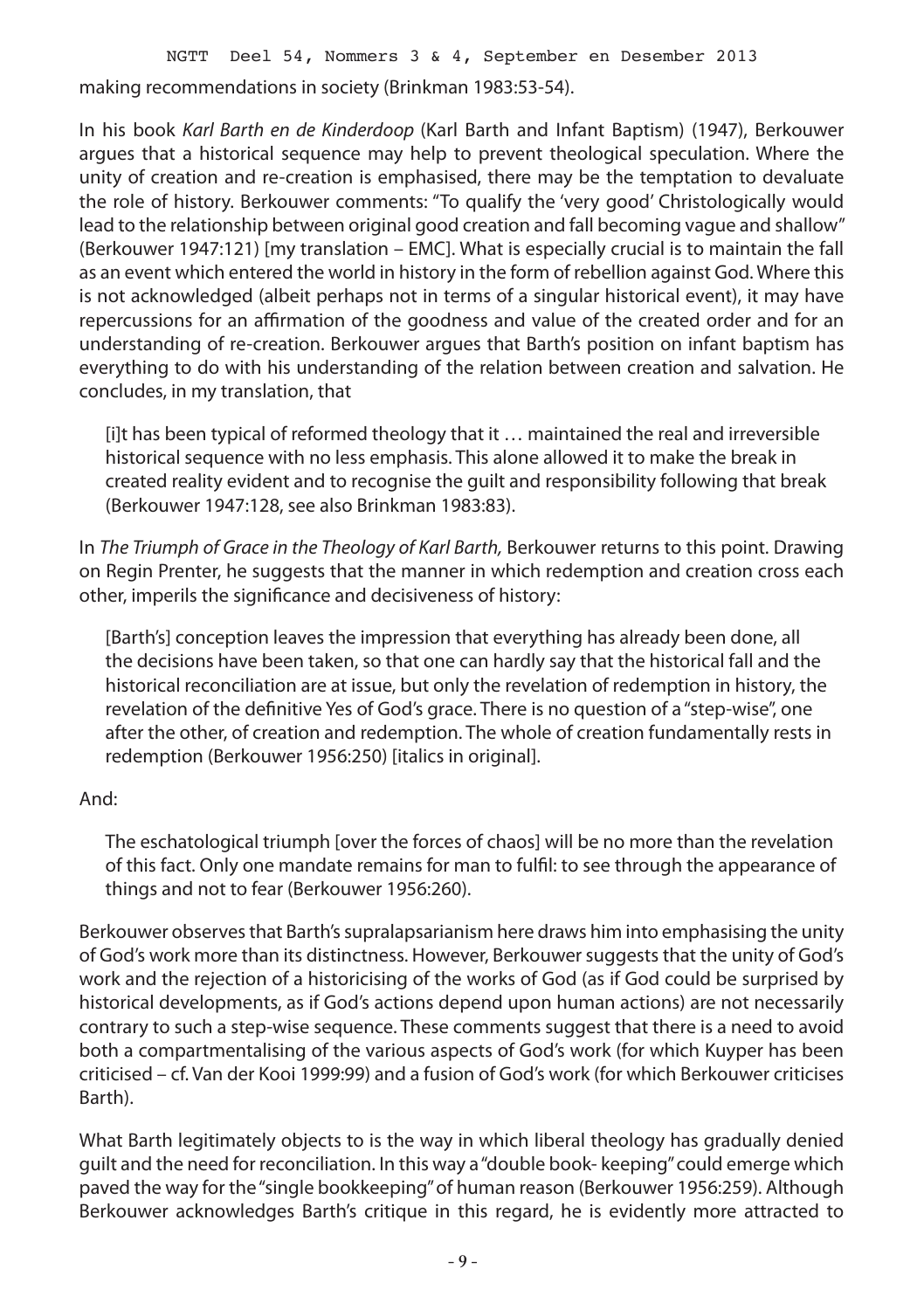#### NGTT: Oopbron – http://ngtt.journals.ac.za

an infralapsarian emphasis on creation, fall and redemption as discrete historical events (as accounted for in the divine decrees). His continuity with Bavinck is evident here. On this basis there is a need to do theology and to confront evil from within the midst of history, living with anxiety due to the uncertainties of the future and where the decision of faith is still of significance – instead of the proclamation of the triumph of grace as something eternal in God and only revealed in history (Berkouwer 1956:260-261). Berkouwer's questions highlight the danger of a noetic reduction of the meaning of history and of salvation itself. The human predicament is not merely a lack of knowledge – which can be addressed by revelation, but the struggle in the midst of history against the tangible manifestations of evil.

Inversely, Barth also tends to render an ontological status to evil and suffering through his notion of the shadow side of creation. For Berkouwer, this tends to conflate sin with the human predicament of finitude. He is clearly hesitant to allow for suffering in God's good creation. He therefore asks Barth:

Can death be regarded as belonging to human nature as it came from the hand of God, or is death an alien, destructive power which has penetrated the good creation and is contrary to human nature? … Is death, although standing under the power of God, anything else than evil only? (Berkouwer 1956:154).

If death is embedded in creation, then the *eschaton* would have to overcome an inherent problem in creation. Berkouwer's concern is, therefore, that the fusion of creation and salvation inversely leads to too much emphasis on the eschatological discontinuity of God's works.

### ON INCARNATION AND RESURRECTION

There can be little doubt about Berkouwer's influence on South African Reformed theology through his supervision of many doctoral candidates, including Willie Jonker. It is another matter what such South African Reformed theologians heard and learnt from Berkouwer. Did they find a path leading to Bavinck's consistent affirmation of science, reason, art and culture? Did they consider his remarkably early critique of apartheid theology? Were they enticed towards his increasing appreciation of Barth? Did they follow his existentialist narrowing of Bavinck's Reformed theology? Did they learn from his broad engagements and from the mildness of his judgements?

Whatever the answers to these questions may be, it is at least clear that Dirkie Smit's work cannot be neatly captured under any of these rubrics. He was clearly excited by the avenue leading towards Barth, but through his engagement with so many other conversation partners from different contexts he gained an ecumenical range that is truly astonishing.

Given the theme of "Christ and creation" considered here, one of the most obvious features of Smit's own constructive contributions is his desire to re-orientate theological reflection along confessional lines towards the witnesses to the resurrection of Jesus Christ. Following Barth, he has emphasised the centrality of the resurrection to an understanding of the Christian faith, the gospel, the church and ministry consistently. This clearly suggests a correction to discourse on "Christ and creation" that all too often employs the incarnation as a point of departure. If, then, the resurrection may be used as a point of departure to explore the relationship between "Christ and creation", this would require further reflection on the bodily resurrection and indeed, following Calvin, on the bodily ascension. As Gunton (1992:61) notes,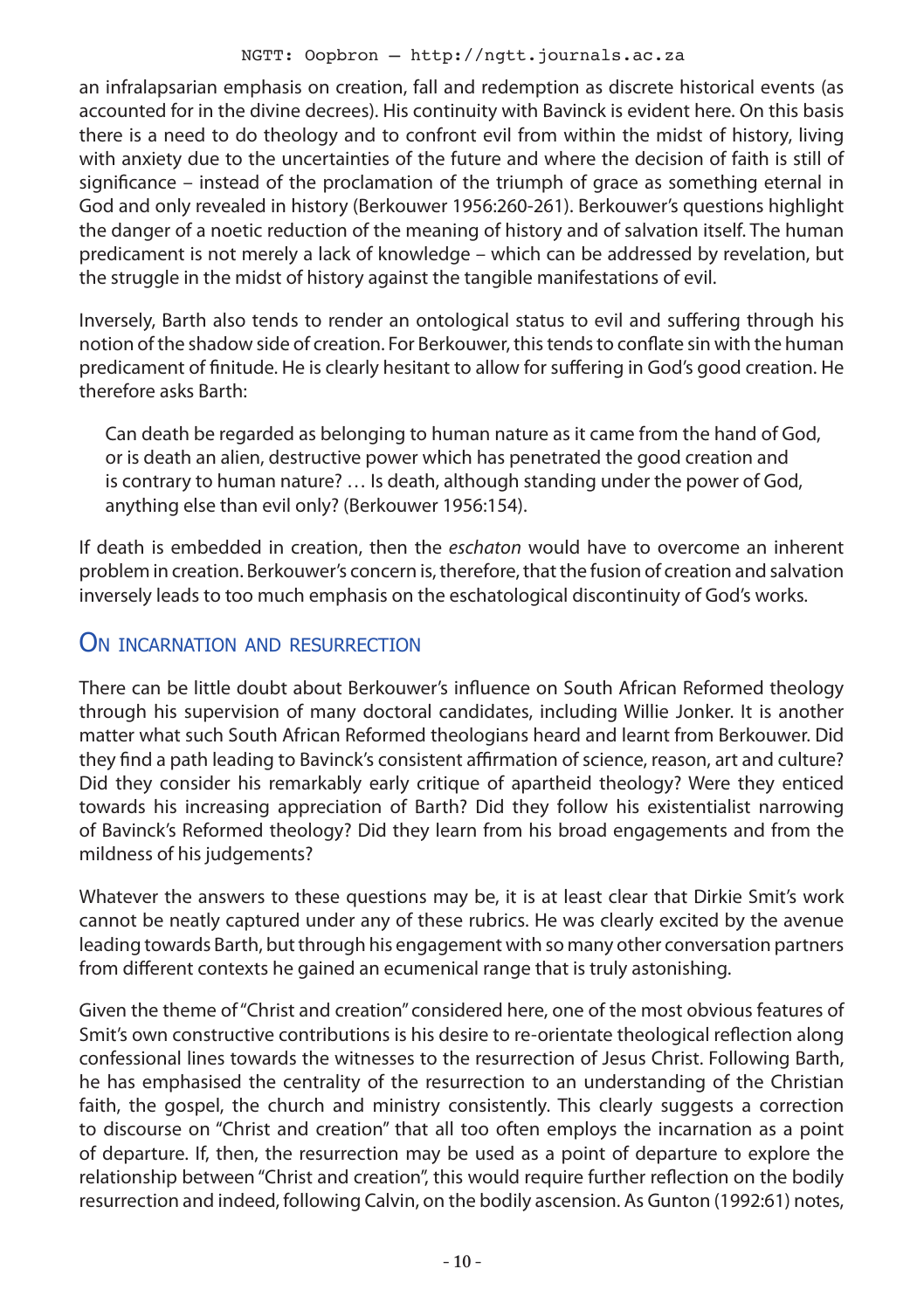if the transformation associated with the resurrection is not related to that which is bodily, this effectively restricts the possibility of Christ's resurrection transforming the whole of creation (what was not risen cannot be redeemed). This applies especially if, again following Barth, the resurrection is understood eschatologically. The material form in which God's revelation comes to us is crucial, if this revelation is to transform the material world to which it is addressed and where it is confessed. God's engagement with the world cannot be reduced to prophetic critique. The incarnation of the Word cannot be reduced to a word about the incarnate Word. The key clearly lies with considering the full spectrum of Christological symbols: incarnation, ministry, cross, resurrection, ascension, session and *parousia.* Indeed, the key lies in a fully Trinitarian theology, elusive as that may be. This is indeed Dirkie Smit's deepest theological intuition.

### **BIBLIOGRAPHY**

- Barth, K. 1957. *Church Dogmatics II.1.* Edinburgh: T&T Clark.
- Barth, K. 1958. *Church Dogmatics III.1.* Edinburgh: T&T Clark.
- Barth, K. 1961. *Church Dogmatics IV.3.1.* Edinburgh: T&T Clark.
- Barth, K. 2002 [1946]. No! An Answer to Emil Brunner. In Barth, K. and Brunner, E. *Natural Theology.*  Eugene, OR: Wipf & Stock, 67-128.
- Bavinck, H. 2003. *Reformed Dogmatics, Vol. 1: Prolegomena.* Grand Rapids, MI: Baker Academic.
- Bavinck, H. 2006. *Reformed Dogmatics, Vol. 3: Sin and salvation in Christ.* Grand Rapids, MI: Baker Academic.
- Bavinck, H. 2008. *Reformed Dogmatics, Vol. 4: Holy Spirit, Church, and New Creation.* Grand Rapids, MI: Baker Academic.
- Berkouwer, G. C. 1932. *Geloof en Openbaring in de Nieuwere Duitsche Theologie*. (Faith and Revelation in the Newer German Theology.) Utrecht: Kemmink en Zoon.
- Bolt, J. 2003. Introduction. In Bavinck, H., *Reformed Dogmatics, Vol. 1: Prolegomena.*
- Berkouwer, G. C. 1947. *Karl Barth en de Kinderdoop.* (Karl Barth and Infant Baptism.) Kampen: Kok.
- Berkouwer, G. C. 1955. *General Revelation.* Grand Rapids, MI: Eerdmans.
- Berkouwer, G. C. 1956. *The Triumph of Grace in the Theology of Karl Barth.* Grand Rapids, MI: Eerdmans. Brinkman, M. E. 1983. *De Theologie van Karl Barth: Dynamiet of Dynamo voor Christelijk Handelen:* 
	- *De Politieke en Theologische Kontroverse tussen Nederlandse Barthianen and Neocalvinisten.* (The Theology of Karl Barth: Dynamite or Dynamo for Christian Action: The Political and Theological Controversy between Dutch Barthians and Neocalvinists.) Baarn: Ten Have.
- Conradie, E. M. (ed.). 2002. Whither Does the Wind Blow? South African Reflections on the Relationship between the Holy Spirit and Christ. *Scriptura* 79(1), 1-105.
- Conradie, E. M. (ed.). 2011. *Creation and Salvation: Dialogue on Abraham Kuyper's Legacy for Contemporary Ecotheology.* Leiden: Brill.
- Gunton, C. E. 1992. *Christ and creation.* Carlisle: Paternoster.
- Oduyoye, M. A. 2000. *Hearing and knowing: Theological Reflections on Christianity in Africa.* Nairobi: Acton.
- Prenter, R. 1946. Die Einheit von Schöpfung und Erlösung: Zur Schöpfungslehre Karl Barth. *Theologische Zeitschrift* 2(3), 161-182.
- Runia, K. 1955. *De Theologische Tijd bij Karl Barth.* (Theological Time in Karl Barth.) Franeker: T. Wever. Santmire, H. P. 1985. *The Travail of Nature.* Philadelphia, PA: Fortress.
- Smit, D. J. 1976. Waarheid en Verifikasie by Herman Bavinck. (Truth and Verification in Herman Bavinck.) Unpublished licenciate thesis, Stellenbosch University.
- Thiemann, R. F. 1981. Toward a Theology of Creation. A Response to Gustaf Wingren. In Vander Goot, H. (ed.), *Creation and Method: Critical Essays on Christocentric Theology.* Washington, DC: University of America Press, 119-36.
- Van der Kooi, C. 1999. A Theology of Culture: A Critical Appraisal of Kuyper's Doctrine of Common Grace. In Van der Kooi, C. and De Bruijn, J. (eds.), *Kuyper Reconsidered: Aspects of His Life and Work.*